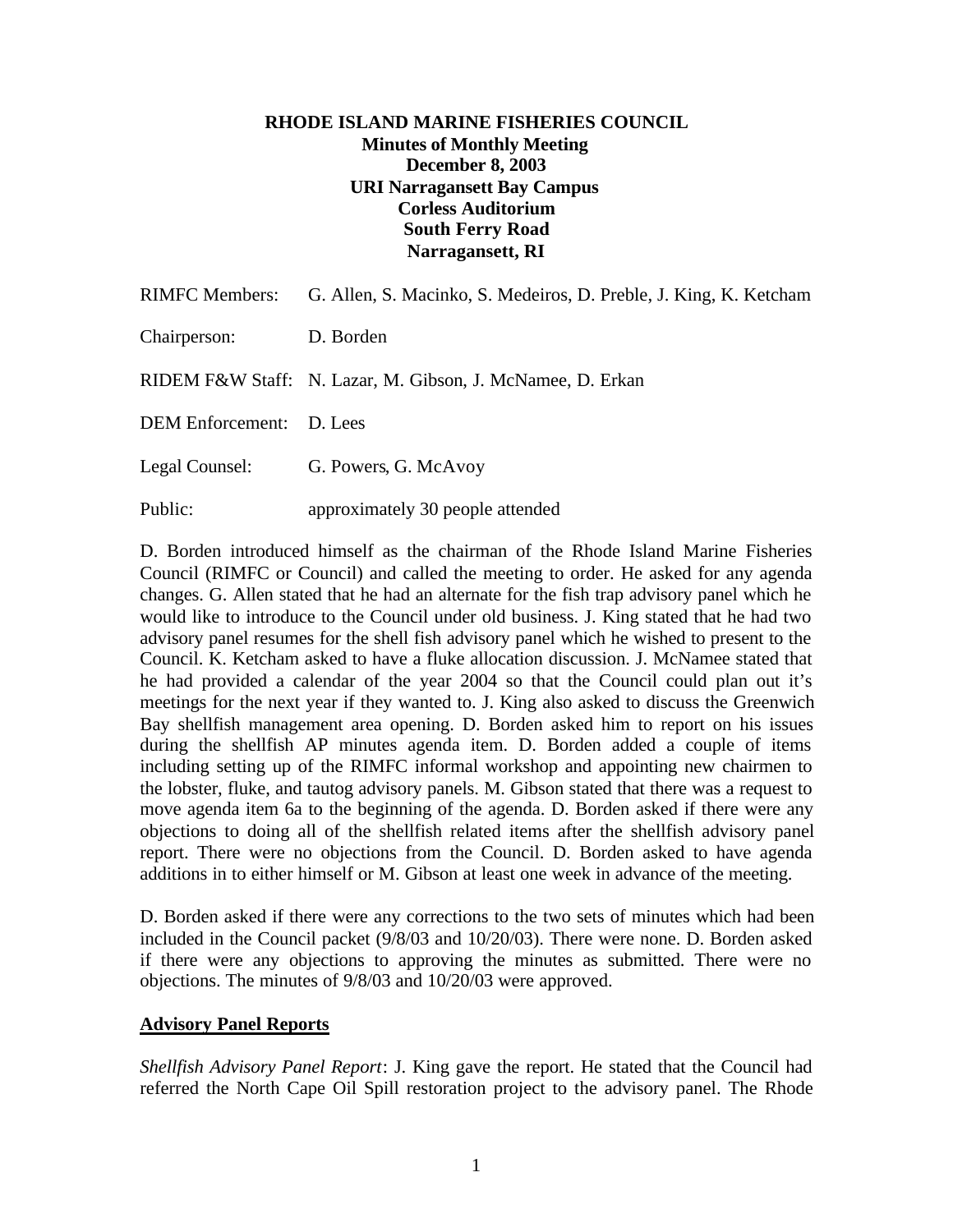Island Shellfisherman's Association gave a final proposal to the advisory panel to open the High Banks management area up yearly rather than every two years which is the current schedule for that area. In exchange for this opening the R.I. Shellfisherman's Association proposes a new spawner sanctuary (as defined in the shellfish advisory panel minutes). The Rhode Island Division of Fish and Wildlife (DFW) will evaluate this proposal.

J. King then presented the two proposed new shellfish advisory panel members, R. Vaughn and D. Brayton.

J. King went on to state that an advisory panel meeting had been held on December  $8<sup>th</sup>$ . This meeting was held to discuss the openings of the shellfish management areas. M. McGiveney, chairman of the shellfish advisory panel discussed the meeting further. He stated that due to a large amount of shellfish currently on the market, the opening of the Greenwich Bay shellfish management area could potentially lead dealers to stop taking new shellfish. This situation constitutes a health hazard. The bad weather of the previous weeks and forecasted bad weather have changed this situation so the shellfish advisory panel decided to keep the Greenwich Bay management area opening on schedule but said that the situation would be monitored and if dealers stopped taking new shellfish, the shellfish advisory panel asked that an emergency action be filed to close the Greenwich Bay management area in order to avoid a public health hazard. D. Borden asked if there was anything else. **J. King made a motion to approve both D. Brayton (East Bay Shellfisherman) and R. Vaughn (Diver) as full members of the shellfish advisory panel. D. Preble seconded the motion. There was no further discussion. The motion carried unanimously.**

J. King brought up a second order of business that the advisory panel discussed. He stated that the advisory panel voted to oppose the proposal to close a 63 acre portion of Point Judith Pond and Potter's Cove in Prudence Island. They approved, however, a 100 by 100 foot remote set closure within the larger 63 acre proposed area. **J. King made a motion for the Council to accept both the rejection of the 63 acre closure and the approval of the smaller 100 by 100 foot section of Point Judith Pond in the Smelt Brook Cove area as well as a 100 by 100 foot section in Potter's Cove, Prudence Island and to then pass these recommendations on to the Director of the Department of Environmental Management (DEM). S. Medeiros seconded the motion.** There was further discussion on the exact location of the closure lines (see shellfish advisory panel minutes 10/28/03 for exact lines). S. Medeiros asked the DFW if they had a position on the motion. N. Lazar stated that the DFW did not have any issues with what was proposed by the shellfish advisory panel. **The motion carried unanimously.**

### **New Business**

*Discussion about the Commercial Fishermen's Committee:* M. Gibson stated that a memo had been included in the Council packet regarding this issue. It was reminding the Council that statute states that this committee should be formed to address commercial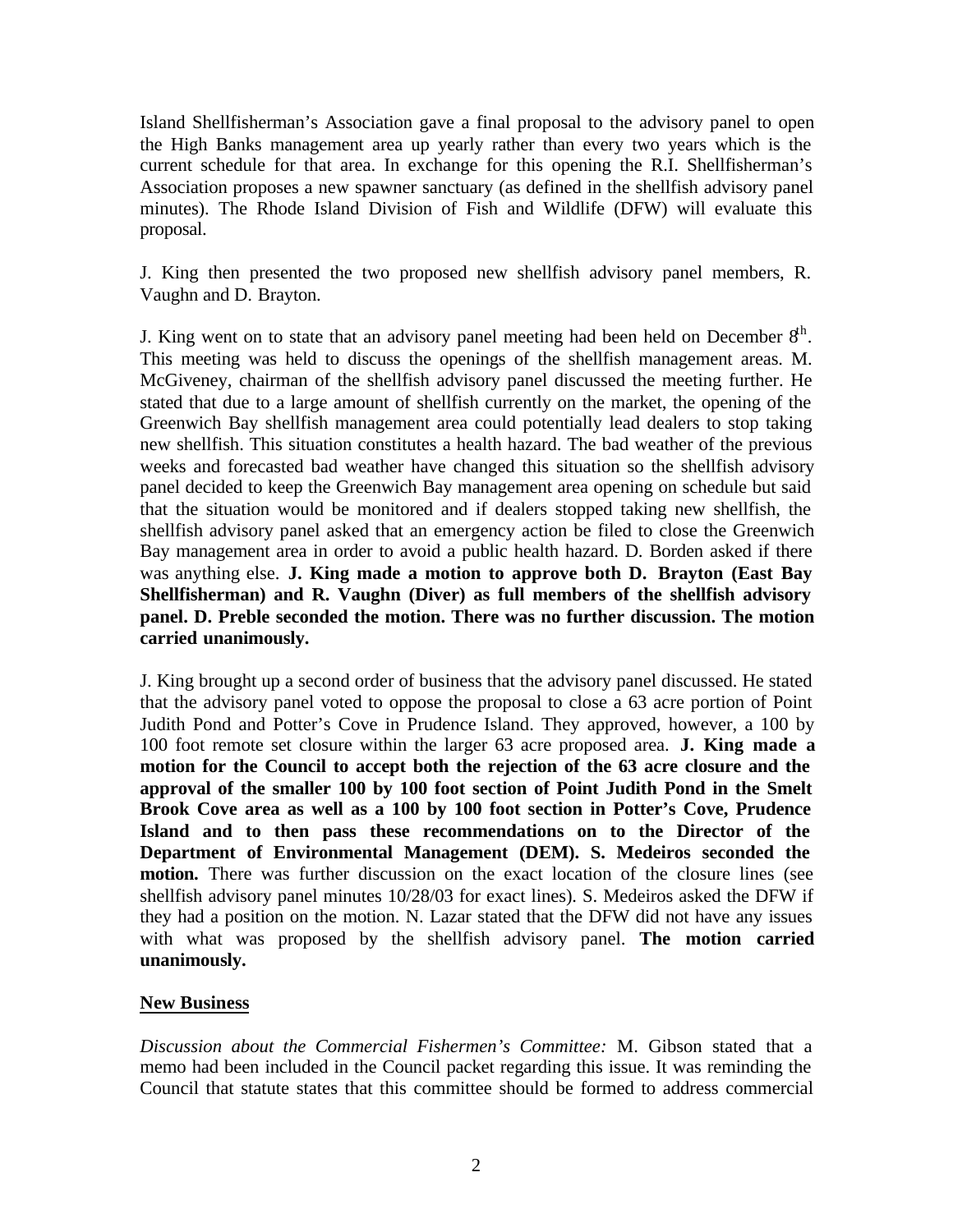issues which affect various user groups. The memo goes on to lay out a potential user group make up for the committee and possible ways in which the Commercial Fishermen's Committee (Committee) could be used. M. Gibson stated that the memo had been drafted as a template for the Council to use but the ultimate decision had to be made by the Council. D Borden asked M. Gibson if the user groups in the memo would be just one individual or if it was supposed to include an alternate member also. M. Gibson stated that he had not considered alternates but it was up to the Council to decide. S. Medeiros stated that the user groups in the memo was fine but if the members decided at there first meeting that they should include other user groups or more members, this should be revisited. S. Parente from the Rhode Island Commercial Rod and Reeler's asked for further explanation on the Committee. M. Gibson responded by stating that he could not provide too much more in the way of what the Council could be used for because that was up to the Council, but he did offer what he thought the Committee could be useful for. He stated that the DFW often has to make possession limit adjustments during the course of a season and he felt this committee could be useful as a way to get industry input on these adjustments. R. Boragine stated that a coastal trawler group should also be included as one of the user groups. M. McGiveney stated that this idea had come out of the licensing restructuring discussions and that the Committee was supposed to be convened to discuss commercial licensing issues as well as potentially some of the issues mentioned by M. Gibson. D. Borden asked if there were any objections from the Council to the DFW bringing forward recommendations on individuals to fill the user group positions on this committee. There were no objections from the Council. R. Boragine stated that the Committee should be tasked with what it was originally developed for, long term licensing and marine fisheries regulations discussions. Other day to day fisheries management discussions should be kept separate. M. Gibson asked, based on R. Boragine's comments, what the DFW should do about its frequently criticized possession limit adjustment process. D. Borden stated that this function is not precluded from the functions of the Committee by law and therefore it would be up to the Council as to whether or not they would like this to be a part of the Committee's duties. G. Allen asked for the statute to be presented to the Council at the next meeting. S. Medeiros stated that he felt the Committee should be convened and their first task should be to iron out what there duties should be as well as who should be on the Committee. An audience member asked if this statute or any information on this issue was available to the public. D. Borden stated that he would address this as well as the larger issue of criticism about the Council notification process. He stated that a monthly notice would be sent out with all of the meetings for the coming month and it would also be published electronically.

#### **Other Business**

*Discussion about tautog spawning areas and 2004 management plan:* M. Gibson stated that a report was mailed out outlining an analysis of the issue of lines demarcating closed areas in order to protect tautog spawning areas. This was done at the request of G. Allen. In summary the report indicated that a line farther south than the line proposed by the tautog advisory panel would be more protective of spawning tautog based on adult and juvenile abundance data. M. Gibson suggested that the Council authorize sending the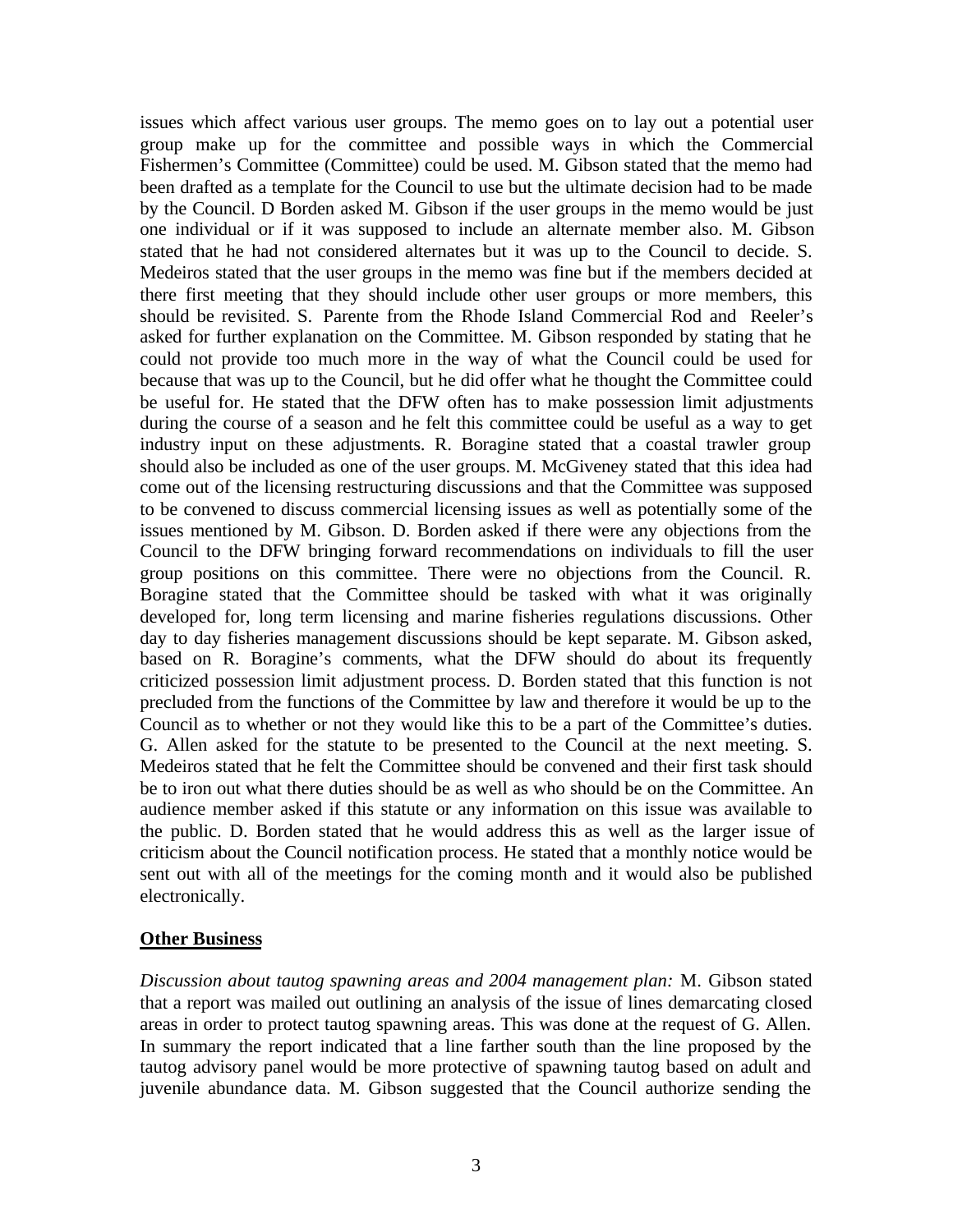proposals with the advisory panel line, the proposal of the bridges as a closure line, and the DFW's original proposal of a closure in all state waters to public hearing. D. Borden asked to have the options clarified. This was done by J. McNamee. The DFW proposal was for a closure in all state waters until July 1, the advisory panel preferred option was a closure line in the upper bay (see DFW report for specific location) meaning no tautog fishing north of this line until July 1, and the third option which also came from the advisory panel was a closure line demarcated by the Newport and Jamestown bridges (see DFW report for specific location) meaning no tautog fishing north of this line until July 1. J. McNamee also mentioned that a fourth option would be to remain at status quo. **G. Allen made a motion to send these four options to public hearing. J. King seconded the motion.** S. Medeiros asked for clarification on the lines. G. Allen asked if the bridges line was the new DFW position. M. Gibson stated that it was not, rather it was a non-preferred option which came out of the advisory panel. The DFW still recommended a closure in all state waters.

G. Carvahlo asked why, if the stock was doing well was a spawning closure line needed. M. Gibson answered by first letting the Council know that he had passed out a current stock update to the Council before the meeting and this report indicates that in fact G. Carvahlo is correct, the stock is rebuilding. However, due to the long lived nature and its susceptibility to exploitation, the DFW feels that being conservative with tautog management is still warranted. There is also indication that the length composition in the population is not back to historical levels.

B. Morris asked if the DFW had looked at the slot limit proposal. M. Gibson stated that there is currently no option to do this because of the approved management measures from the Atlantic States Marine Fisheries Commission (ASMFC). This option may be analyzed for the following year, however. There was no further discussion.

**The Council approved the motion unanimously.** G. Allen asked that the tautog stock report be provided at the public hearing. G. Allen went on to ask M. Gibson a question about the 1000 ton estimate given in the stock report. He wondered what the geographic area was for this estimate. M. Gibson stated that it was an estimate from all areas that tautog are caught by commercial and recreational fishermen, therefore it was predominately state waters. G. Allen stated that he feels an analysis should be done to estimate how many fish can be removed from this 1000 tons and still rebuild the stock. M. Gibson stated that this was the next step in the process coupled with developing an allocation plan between both commercial and recreational fishermen.

*Council comments on 804 spending proposals:* D. Borden stated that the Council had been given information on the 804 spending for the last fiscal year as well as proposals for what the DFW intends to do with the additional funds for the following year. M. Gibson elaborated on this stating that the DFW was seeking comments because it is a requirement. There were no comments from the Council. M. Marchetti stated that the lobstermen in the state would like to submit a couple of proposals for projects. Specifically they would like to develop a trap study and also would like to have the T.J. Wright re-rigged to perform a lobster trap and possibly a gillnet study. M. McGiveney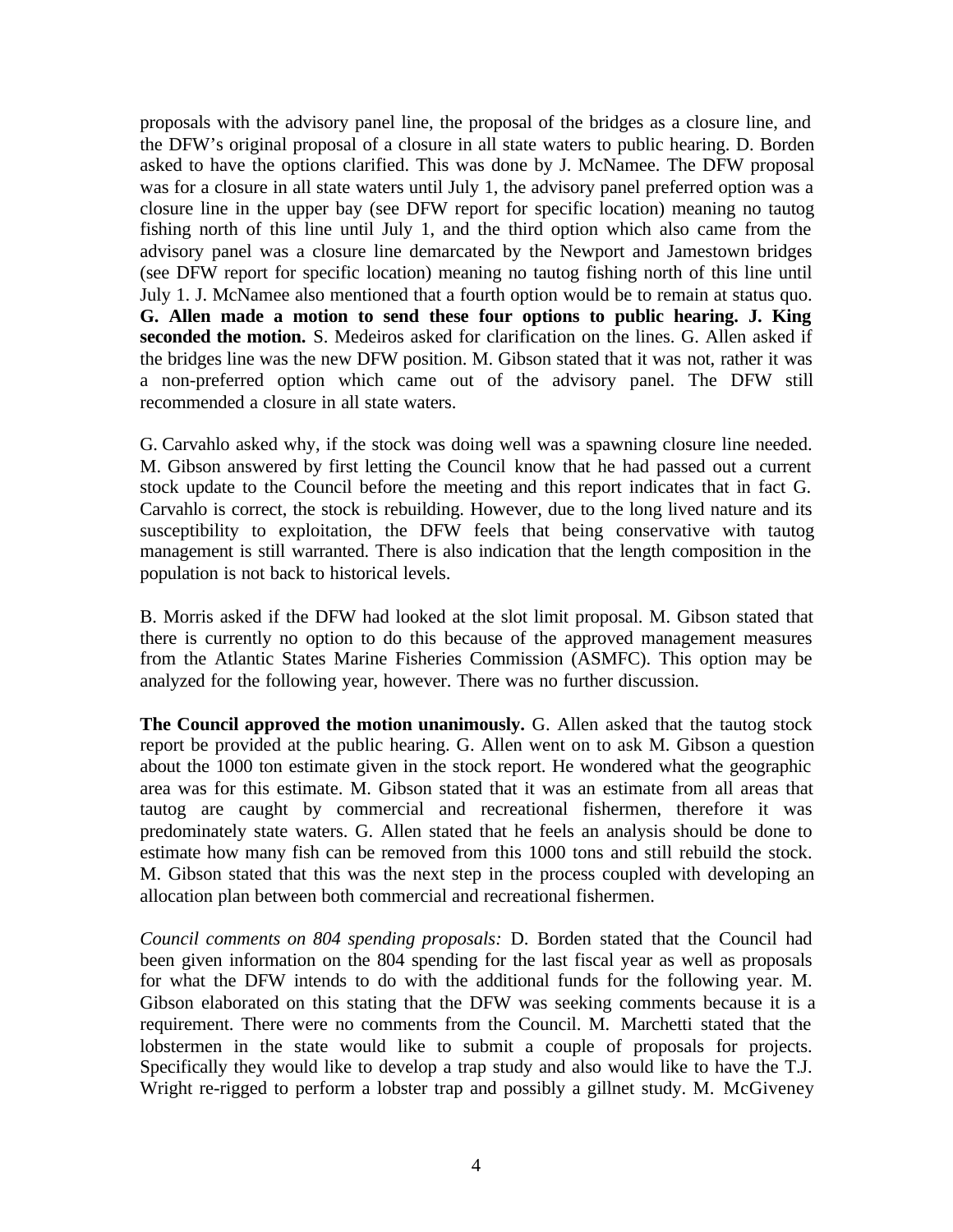asked whether there was transplant funding in the 804 spending proposals. D. Borden stated that it was. D. Borden asked M. Marchetti to provide a cost estimate to M. Gibson. M. Marchetti stated that \$20,000 for each project would be more than adequate.

*Fluke aggregate landing proposal:* M. Gibson stated that he had provided a memo to the Council which he would like to speak to. He started by stating that the DFW is interested in developing an aggregate landings program but as stated in the memo, he felt that developing a program which would encompass all of the quota managed species would be desirable so that we don't end up with a myriad of piecemeal permit programs which are confusing to fishermen and are unenforceable. M. Gibson stated that a working group should be developed with parties from enforcement, industry, and DFW involved to develop a generic aggregate landing program which could be used for all quota managed species. K. Ketcham stated that there was already a prototype plan referring to the scup weekly landing program and wondered if the generic program could be developed by using this. M. Gibson stated the scup program could definitely be used as a strawman document to work from. K. Ketcham stated that he felt this should move forward quickly because there are safety issues involved.

S. Medeiros asked what the time table would be for developing this generic program. M. Gibson stated that it would be impossible to get this done by the beginning of January. He went on to state that the DFW could put something together but he was unsure about how the program would work which is why the DFW wanted to develop something through a public process with lots of input from different user groups that may be impacted in different ways.

D. Preble asked whether a winter program could be developed, using the scup program as a template and enacted through an emergency regulation to take effect by January 1. S. Medeiros said no one is jumping up to stop this from happening which leads him to believe people are generally in agreement with D. Preble's idea of a winter only weekly landing proposal for fluke. He went on to state that developing the winter program was a good idea and in the meantime, a generic aggregate landing proposal should be developed.

There was discussion about the timing aspect of new regulations taking effect. It was decided that the only was this could be done in time for January 1 would be through emergency regulations. **D. Preble made a motion to recommend an emergency rule to initiate a winter sub period only aggregate quota with a possession limit per vessel of 700 pounds/day or 3,000 pounds/week. The week will run from Sunday to Saturday. K. Ketcham seconded the motion.**

R. Boragine stated that the Council should follow the fluke proposal submitted by industry as the template for the aggregate landing program, not the scup or dogfish programs because of the problems inherent in those programs. The main problems stem from the dealer reporting aspect of these programs and he felt industry's fluke proposal deals with this problem.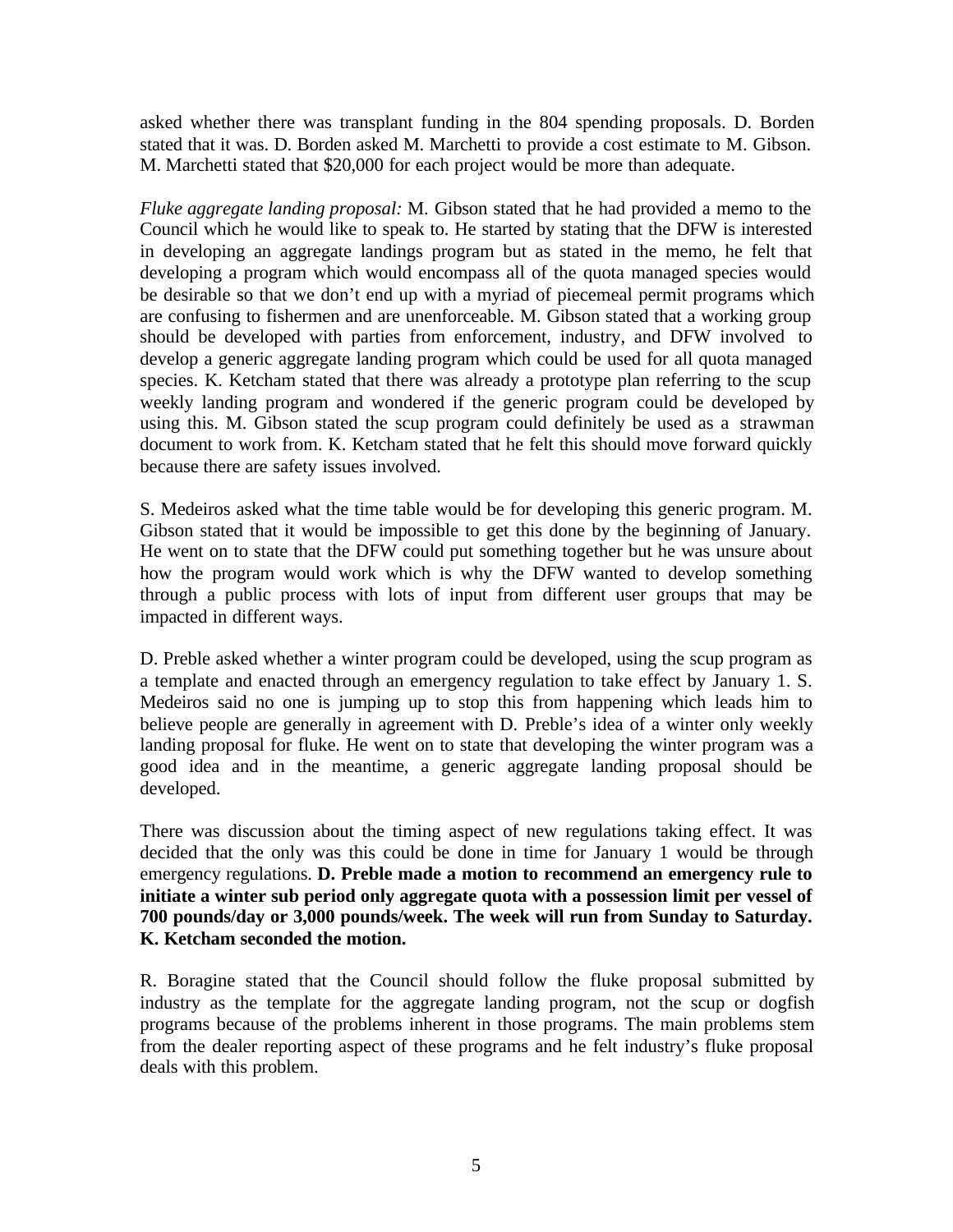# D. Borden asked D. Preble to clarify his motion. **D. Preble stated his motion was from the industry proposal and he was only making a motion to recommend the changes to the winter I sub period, nothing else.**

J. O'Grady asked whether the rest of the proposal was going to be worked on through the working group for eventual consideration. D. Borden stated he did not hear any objection to this. G. Carvahlo stated that there is a number of changes in the industry fluke aggregate landing proposal, some of which he felt should not be enacted through an emergency regulation, but he did not object to establishing the aggregate landing program for the winter 1 period only. He wanted only the possession limit changes, not the other changes such as to which sub periods an underage would be distributed. D. Preble modified his motion based on G. Carvahlo's statement. **D. Preble made a motion to include the language from the proposal but to strike out the language dealing with the underage.** There was further discussion on the specific language. D. Preble decided to modify his motion again. **D. Preble made a motion that for the winter 1 sub period alone, that through emergency action the fluke possession limit be changed to 700 pounds per day or 3,000 pounds per week. S. Macinko added that a specific week period, from Sunday to Saturday, be added. D. Preble agreed to include this in his motion. The Council voted unanimously to approve the motion.**

D. Borden stated that the next issue to deal with was the longer term development of the aggregate landing program. S. Medeiros asked if this was an issue that could perhaps be dealt with by the new Committee discussed earlier in the meeting. M. Gibson stated that this might be an ideal situation in which to use this Committee. D. Borden stated that at the next meeting M. Gibson will put forward the nominees for the Committee and the Council, upon approving the nominees, will charge the Committee with discussing this issue. S. Macinko asked if this would slow the process down. M. Gibson stated that it may only because it may take a while to develop the Committee. There was further discussion on the timing of this issue in conjunction with the timing of the next public hearing. D. Borden suggested allowing the DFW to send out a notice to the entire mailing list regarding a meeting about aggregate landings, and then develop a report of what happened with the meeting to present to the Council as well as a list of nominees for the next Council meeting. M. Gibson stated that it would not be possible to get all of this done in time for the end of January which is when the notice would be going out for the next public hearing. D. Borden stated that this was not an easy subject to tackle, there are numerous issues which need to be dealt with. C. Brown stated that the people who worked on the industry proposal went through all of the issues cited by D. Borden and they felt they had addressed those concerns in their proposal. He wanted their proposal to get a shot at being used in its current form.

S. Macinko asked for clarification on what was and was not going to be used as a template to work off of when the group was convened to discuss the generalized aggregate landing proposal. He felt that the DFW had asked for a proposal dealing with fluke, which is what they received, and now they want to move forward with a generalized aggregate program which they do not have a proposal for. C. Brown stated that many of the attributes of the industry proposal, while specific to fluke would lend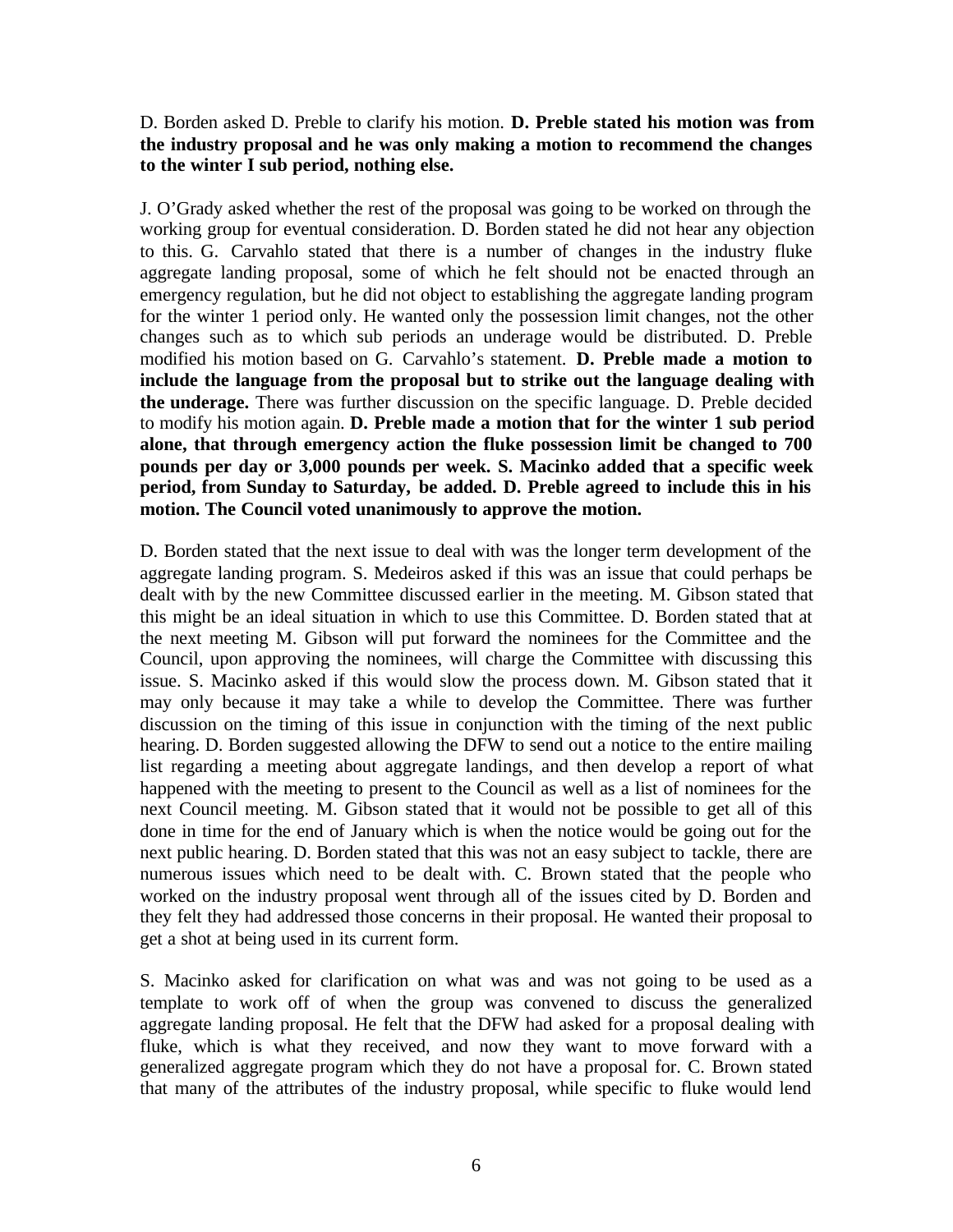themselves to other species as well.

R. Boragine stated that he did not think it was possible to develop a program which would encompass all species due to the different nuances of the different fisheries. P. Rhule echoed this sentiment. M. Gibson stated that he did not intend for this generalized program to be specific, with specific possession limits which would encompass all species, but rather to develop a consistent framework from species to species.

K. Ketcham wanted to point out that the proposal states some very specific reporting requirements for dealers and this facet of the proposal is very important to make the whole program work.

M. Leblanc asked whether this was going to be the way the process worked from now on because he felt they were skipping over the advisory panel level of the process by what they were proposing. D. Borden stated that they were not intending to skip the advisory panel process, once a proposal was hashed out between industry, enforcement, and DFW the proposal would then be brought to the various advisory panels. S. Parente stated that all industry people should have access to these proposals so that they had time to review them, perhaps even post them on the internet. D. Borden stated that the notice for the initial meeting would go out to the entire mailing list.

# **Old Business**

*Shellfish AP comments on proposal to close a section of Point Judith Pond*: See shellfish advisory panel report section above.

*Election of a new vice chairman for the Council*: D. Borden declared the floor open for nominations. S. Medeiros nominated G. Allen. There were no other nominations. **D. Preble moved to close the nominations and thereby elect G. Allen as vice chairman. J. King seconded the motion.** There was no further discussion. **The Council voted unanimously to approve the motion.**

### **Added agenda items**

*Calendar*: J. McNamee stated that he had provided a calendar in order to allow the Council to plan out their meeting schedule for the year. The Council stated they would like to stay with the first Monday format for their meetings. J. McNamee stated that he would add holidays to the calendar and develop the revised calendar to present to the Council in January. G. Allen asked to have the calendar updated and republished each month. D. Borden asked that if anybody had a scheduled meeting please report it to J. McNamee so that he could add it to the calendar.

*Informal workshop*: D. Borden stated that an informal workshop had been scheduled but had been postponed. He asked when the Council would like to reschedule it. They decided to do this beginning at 4:00 on January  $5<sup>th</sup>$ , the night of the scheduled Council meeting. They will meet at the Corless Auditorium. D. Borden stated that anyone that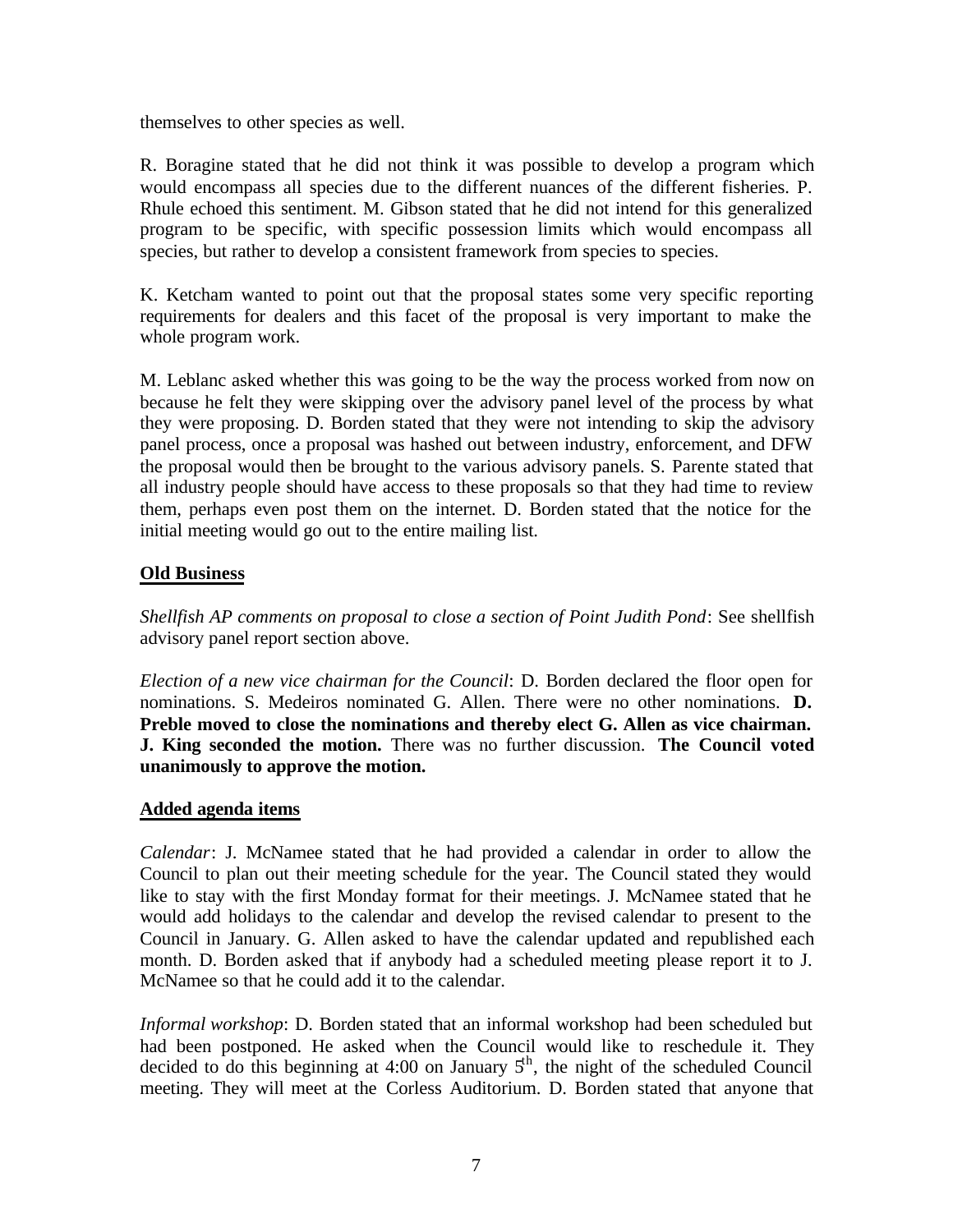would like to attend could attend, but it was just an informal discussion of the Council to talk about procedural issues.

*Appoint new chairmen to tautog, fluke, and lobster advisory panels*: D. Borden opened the floor to nominations. **G. Allen nominated D. Preble to the fluke advisory panel. There were no other nominations and no objections to D. Preble's nomination. D. Preble was appointed as chairman of the fluke advisory panel. D. Borden nominated G. Allen to the tautog advisory panel. There were no other nominations and no objections to G. Allen's nomination. G. Allen was appointed as chairman of the tautog advisory panel. D. Preble nominated S. Macinko to the lobster advisory panel.** S. Macinko declined the nomination. **G. Allen nominated J. King to the lobster advisory panel. There were no other nominations and no objections to J. King's nomination. J. King was appointed as chairman of the lobster advisory panel.**

D. Borden stated that there were two Council vacancies. A. Tate was recommended for the scientific advisor Council position and was awaiting senate confirmation and the DFW would be soliciting nominations for R. Boragine's vacated position.

M. Marchetti asked if he could bring his two proposals mentioned earlier in the meeting to the lobster advisory panel. D. Borden asked if there were any objections from the Council to tasking the lobster advisory panel to meet and discuss the two proposals mentioned by M. Marchetti. There were no objections. D. Borden stated that the Council would revisit the advisory panel appointments once a full suite of members was appointed to the Council.

*Summer flounder allocation discussion*: K. Ketcham, who stated he had been absent at the meeting where the vote was taken on the fluke allocation issue, mentioned that there had been a second option given to the director by M. Gibson that instead of allocating all of the quota increase to summer 1, only allocated a portion of it but was still able to keep the summer period open. M. Gibson stated that K. Ketcham was correct, in a memo to the director he stated that the DFW still supported allocating all of the quota increase to summer 1 to decisively deal with the closure problem during that sub period, however, based on past effort the problem may be solved by only allocating between  $250 - 260$ thousand pounds into summer 1 and then prorate the remaining increased quota into the remaining sub periods. The director decided to not overrule the Council who had decided, after splitting the original vote to remain at status quo (historical landing allocations), to go with the entire increase going into the summer 1 sub period. D. Borden went on to state that the process had been finalized and that the regulations had been filed. He went on to say that in order to change those regulations the same process would have to be followed, meaning going back through the public hearing process. He stated that K. Ketcham had already requested to place this on the agenda for the January meeting and if he wished for the subject to be reentered into the public hearing process he could request that the Council vote on this at that time. The DFW staff had put together a packet of the entire process which was followed and all documentation of that process for the Council to review.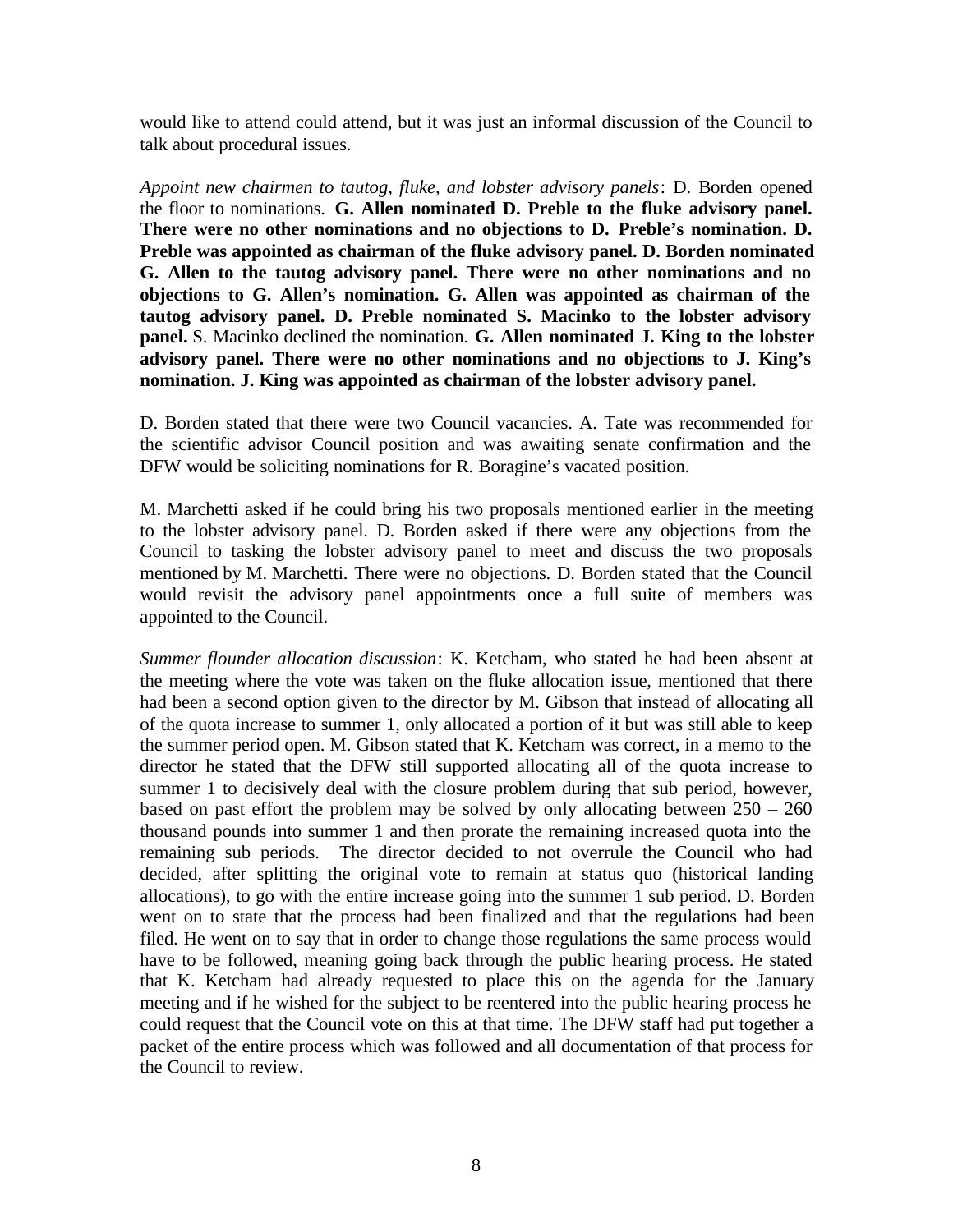G. Allen asked where this hybrid allocation scenario had come from and why wasn't it presented. M. Gibson stated that it had been presented and that the DFW still supported its original proposal, but was asked to develop a proposal based on past catch rates. This is where the hybrid proposal came from.

S. Macinko asked whether the regulations were made available to the Council. J. McNamee stated that he had circulated a memo and that the regulations were always available online on the Secretary of States website. S. Macinko then asked whether the regulations read in poundage or percentages. K. Ketcham stated that the percentages changed and wanted to know if the Council had been aware that their actions would change the percentages. M. Gibson stated that it was noted that way to the Council.

An audience member stated that the allocation of fluke needed to be set and kept the same forever. He felt that every year this subject is revisited and has the potential to be changed and this should not be the case. M. Gibson stated that they way the public process works is that every year the management plans are reestablished, so the audience member was correct, fishermen have the option of changing the regulations each year and at the same time they have the option of keeping them the same.

C. Brown said that this process was unique because the director was harboring a grudge towards the commercial fishing industry and his decision was made as a punitive action. He stated that during the advisory panel process no industry user groups had suggested violating the traditional allocation scenario for fluke and this is what occurred with the director's decision. This decision doesn't impact only next year's fishery but the fishery for generations to come.

J. O'Grady stated that he is on the fluke advisory panel and the way the DFW option was presented was that this was a one time lump sum of fluke into the summer 1 sub period. No one at the advisory panel meeting wanted this option. He went on to say that there was not full representation at the meeting where the decision was made and this is why the allocations should be revisited. D. Borden asked staff to look at the documentation again to make sure that the changes were represented as percentage changes.

*Advisory panel nominations*: **G. Allen nominated S. Segerson as an alternate for B. Getchel on the floating fish trap advisory panel**. He had passed out resumes to the Council members. **D. Borden asked if there were any objections from the Council. There were no objections therefore the nomination was approved**. **S. Medeiros nominated J. Redman as an alternate for B. Wagner on the enforcement advisory panel.** He had passed out resumes to the Council members**. D. Borden asked if there were any objections from the Council. There were no objections therefore the nomination was approved**. S. Medeiros asked if any of the other enforcement advisory panel positions had been solicited. They were supposed to have been solicited by a Council member who no longer was on the Council, therefore D. Borden asked staff to solicit nominations for the remaining vacancies on the enforcement advisory panel.